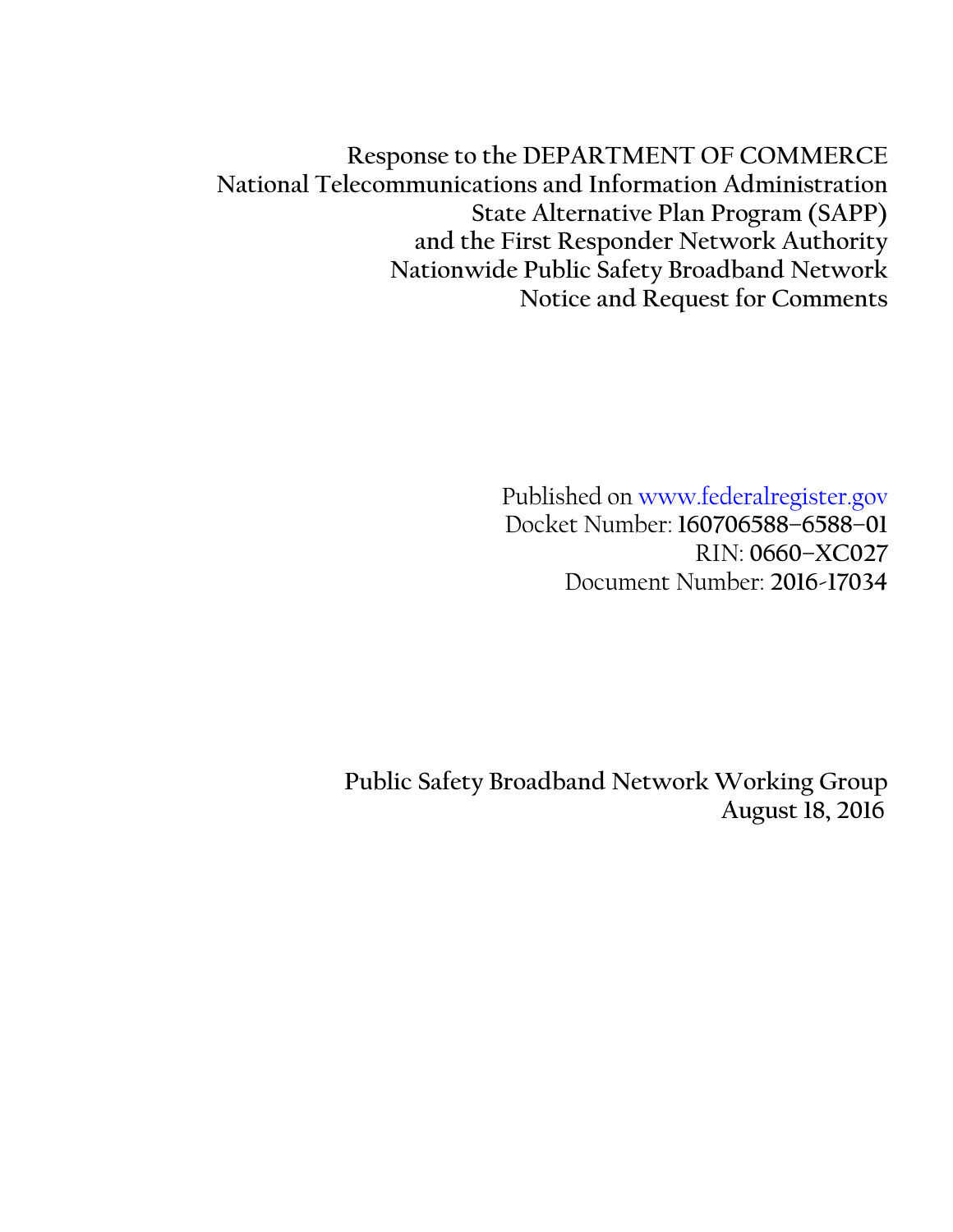The Illinois Terrorism Task Force Public Safety Broadband Network Working Group ("IL-PSBN" or "Illinois") appreciates this opportunity to submit comments to the Department of Commerce, the National Telecommunications and Information Administration, and the First Responder Network Authority ("FirstNet") regarding their State Alternative Plan Program (SAPP) and the First Responder Network Authority Nationwide Public Safety Broadband Network Notice and Request for Comments

These comments are a collaborative response from the IL-PSBN, which is a multi-disciplinary, multijurisdictional Public Safety/Service stakeholder group focused on FirstNet in Illinois.

(Please Note: "*Quotes from the Notice are in underlined italics."*)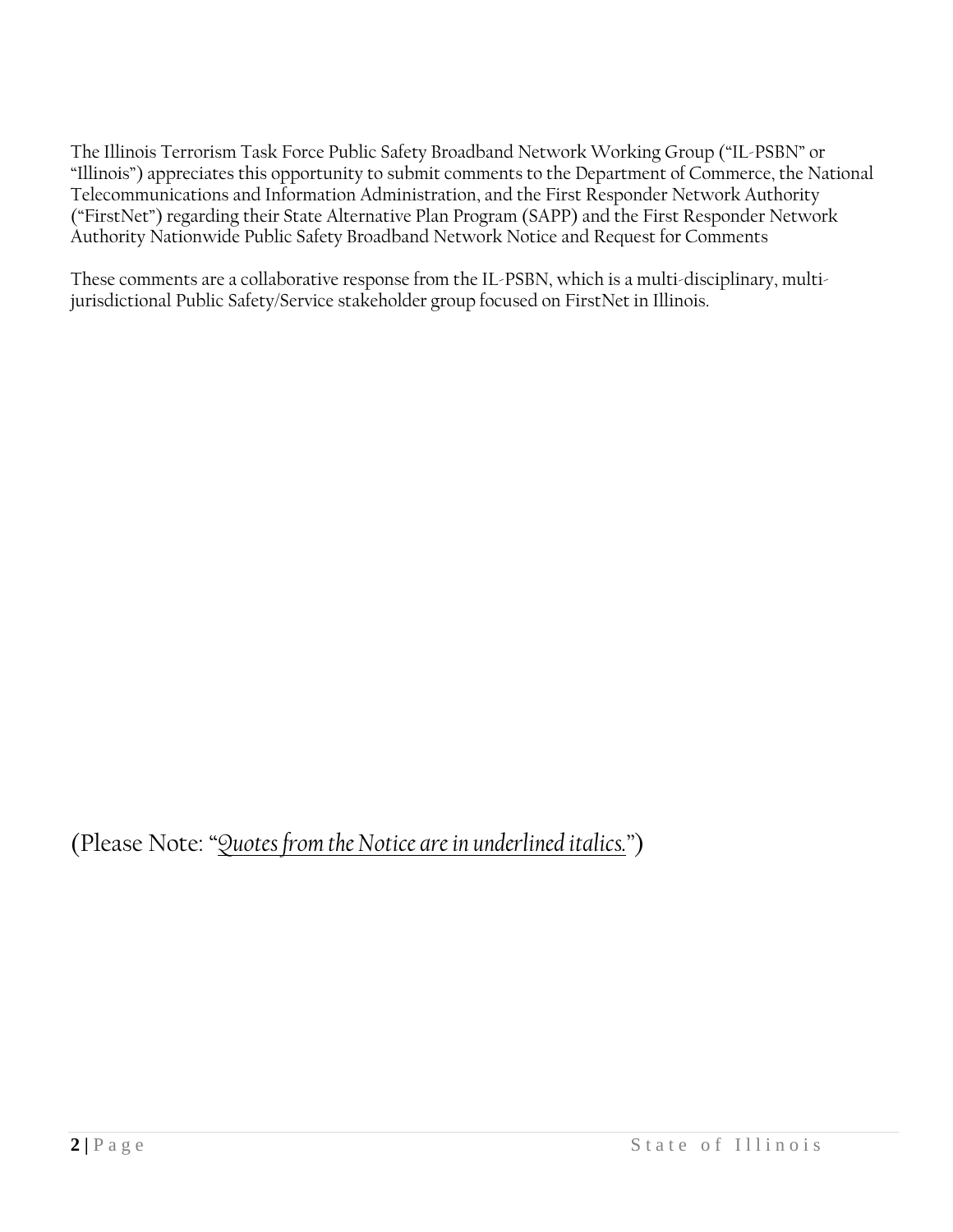### **General Comments:**

Illinois fully supports the efforts National Telecommunications & Information Administration and the First Responder Network Authority (known as FirstNet) have put forth on moving the Nationwide Public Safety Broadband Network (NPSBN) forward for public safety. The network must be fully integrated across the U.S., fully interoperable and usable by any user from any state as they are operating in any other state. This must be accomplished invisibly to the user, that is, there should be no difference in network functionality or user experience no matter who is supplying the Radio Access Network (RAN). A seamless, technically compliant, and financially sustainable network is a goal that we believe all stakeholders share.

And although we agree with the concepts for the requirements for a state to proceed with an Opt-Out scenario, we are concerned by the absolute lack of hard information and defined guidance that is required for the states wishing to Opt-Out to start planning, or even evaluating their options. Based on the current lack of information, it is practically impossible for a state to make an informed decision on the matter. If NTIA and FirstNet are serious about supporting Opt-Out as defined in The Act, we believe much more detailed information should be made available as soon as possible, far in advance of the State Plans being delivered to the governors of individual states.

Time is short—we are potentially only six to nine months away from State Plan delivery—and we urge the NTIA and FirstNet to develop this guidance posthaste. We hope that the final guidance and instructions are not delivered at the same time as the State Plans. With the already short timelines for Opt-Out, this would make it extremely difficult for a state to properly analyze the complex implications of an Opt-Out decision.

We are also concerned about the potential RAN Construction Grants as described later in this document. It is unclear what the financial parameters of the grant are, i.e., how much funding is available, what the formula is for assigning funding amounts to various states, etc.

**Comments on Specific Sections of the Document:**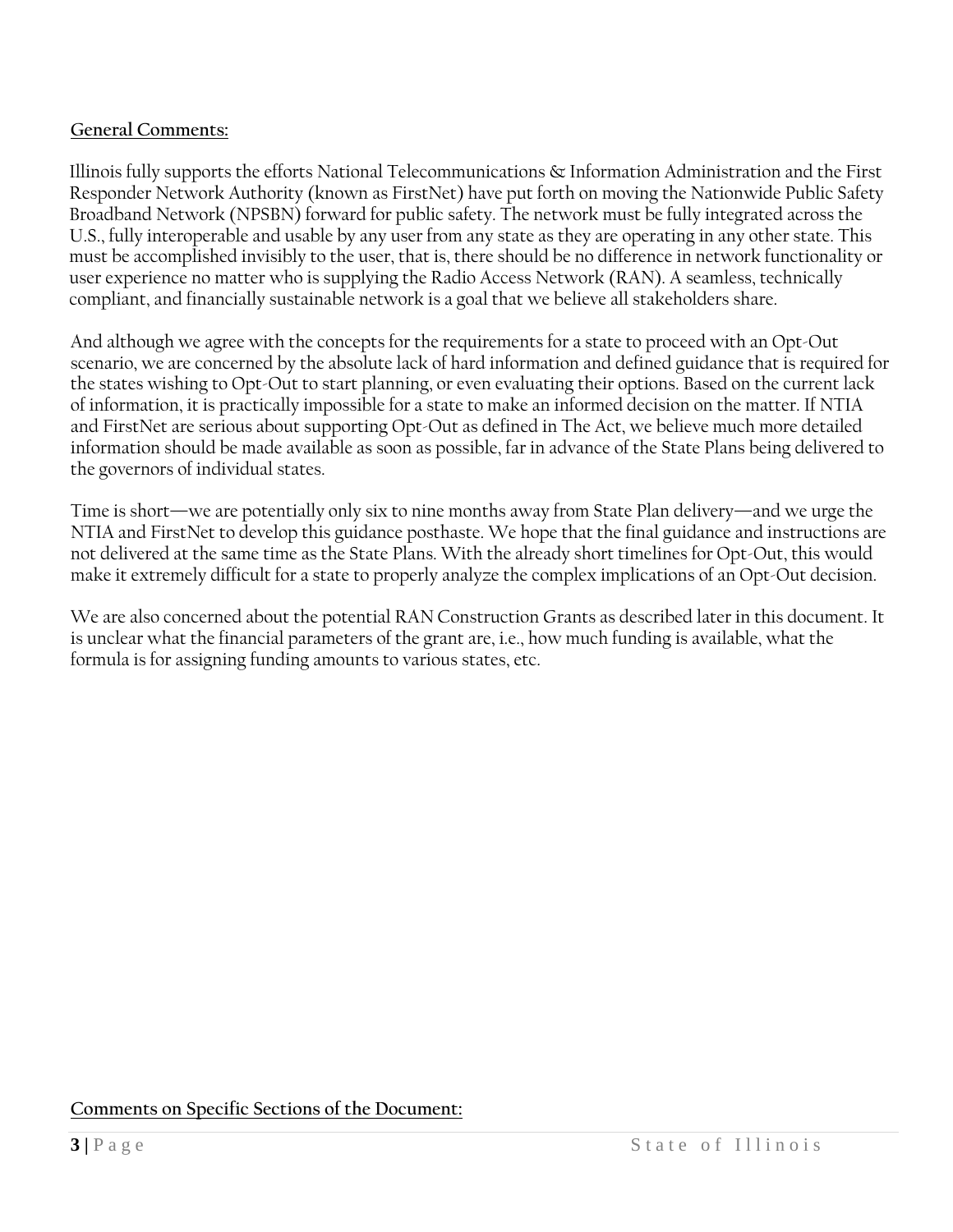### SUPPLEMENTARY INFORMATION: I. Introduction: Summary

*"…First, a state must submit its alternative plan for the construction, maintenance, operation and improvements of its RAN to the Federal Communications Commission (FCC) and meet specific interoperability criteria established by the FCC.<sup>3</sup> Second, if the FCC approves the state alternative plan, that state must make five separate technical and financial demonstrations to NTIA. The state must demonstrate: (1) That it has the technical capabilities to operate and the funding to support its RAN; (2) that it has the ability to maintain ongoing interoperability with the NPSBN; (3) that it has the ability to complete the project within specified comparable timelines specific to the state; (4) the cost-effectiveness of the state alternative plan submitted to the FCC; and, (5) comparable security, coverage, and quality of service to that of the NPSBN. Third, assuming the state has successfully made such demonstrations to NTIA, the state then must negotiate and enter into a spectrum capacity lease with FirstNet, which will be required for operation of the state RAN."*

Illinois observes that the criteria mentioned above have not yet been developed. Although it is possible for a state to make a determination on their own if they have the abilities and capabilities mentioned above, at this point there is no way to tell if the state would meet NTIA's view of the criteria. NTIA needs to release guidance to the states as soon as possible so the states can make a determination if they can meet the NTIA standards. We would not want to see states expend effort and funds to begin Opt-Out planning, only to find once the guidance is issued that they would not be able to meet NTIA's rather strict timelines and requirements. This is a case where timely and accurate information can help states make an informed decision much sooner.

*"…NTIA provides this preliminary guidance to better inform states and other stakeholders as several important activities continue with regard to the future NPSBN buildout and operation. We feel that this information will be of use as states continue to consult with FirstNet on the NPSBN buildout in a given state or territory. … Future notices, including but not limited to a forthcoming Federal Funding Opportunity (FFO) notice, will provide more details on the application processes…"*

Illinois appreciates NTIA's efforts to provide stakeholders with preliminary guidance. However, we must stress the need for NTIA, FCC, and FirstNet to quickly develop the finalized guidance, criteria and instructions that states will need to accurately analyze and make the Opt-In/Opt-Out decision. Again, we observe that time is of the essence here; states have very short decision and planning timeframes under the Act. Delays in providing relevant information will only exacerbate the situation.

### II. Background: Relevant Statutory Provisions A. FirstNet's Technical Network Components and Policies

*"… Under the section of the Act entitled, ''Establishment of Network Policies,'' FirstNet must develop technical and operational NPSBN requirements, practices, procedures, and standards for NPSBN management and operation, terms of service for the use of the NPSBN, and ongoing compliance reviews and monitoring…"*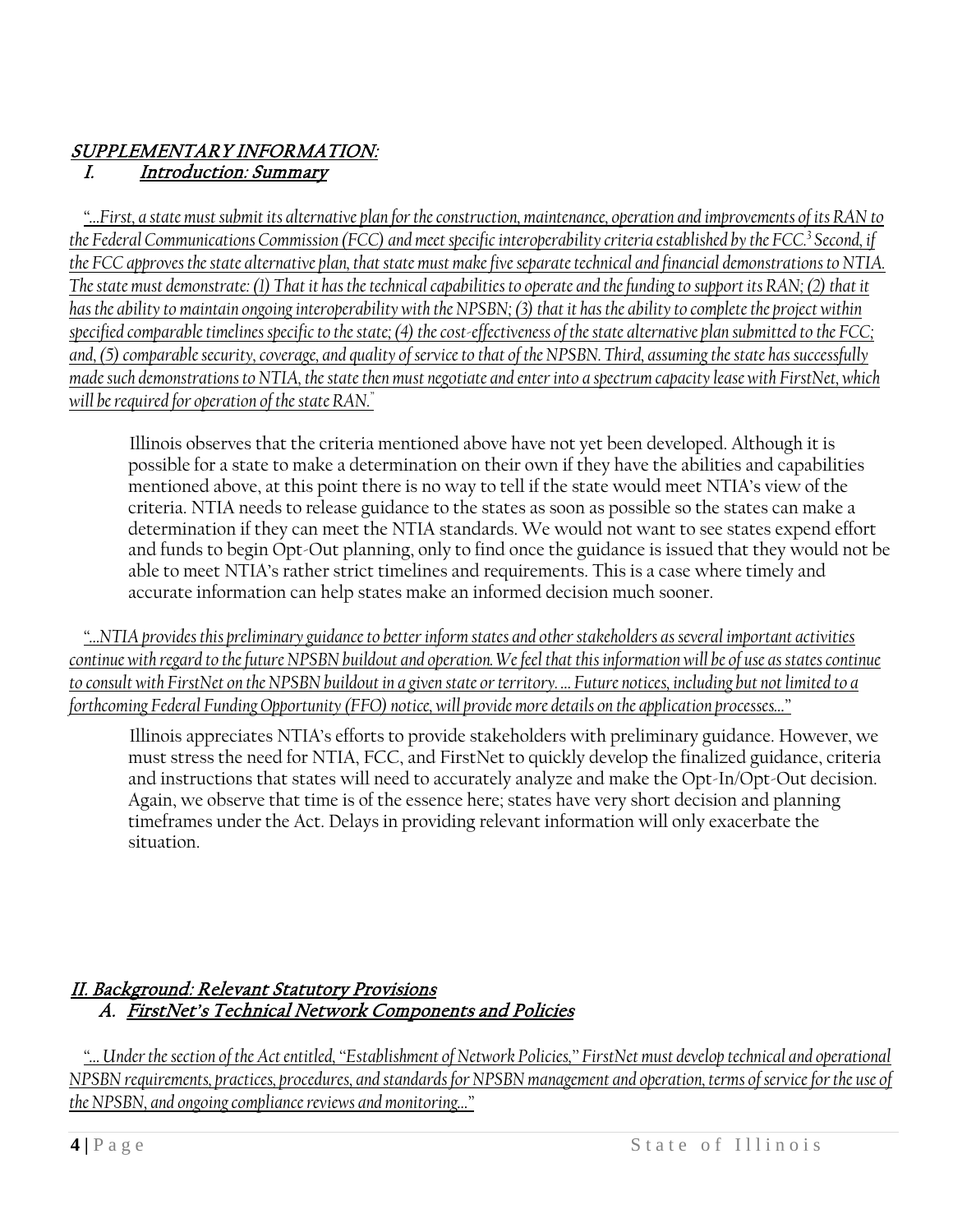## **B. A State's Options on RAN Construction, Operation, Maintenance, and Improvements**

### *"The Act requires FirstNet to develop and present to each state general details of the proposed buildout of the NPSBN, including its proposed plan for building the RAN in that state*…"

Illinois believes that these two sections are an example of some of the conflicting timelines that we see in the Opt-Out scenario as laid out by FirstNet/NTIA. Our reading of the FirstNet RFP indicates that these Network Policies will be developed in concert with the contractor chosen by FirstNet to operate the network. Our concern is that these policies might not be fully developed by the time the State Plans are released. They may only be draft or preliminary polices subject to change as technology evolves or the project progresses. Especially if the policies contain only general details, it would be very difficult for an Opt-Out state to get accurate cost estimates from vendors to meet the changing network policies. In this case, costs to an Opt-Out state could rise unpredictably, especially if the network requirements are developed without any visibility to interested stakeholders.

*"… Upon making a decision to assume responsibility for RAN deployment in the state, the governor shall notify FirstNet, NTIA, and the FCC of this decision within the 90-day decision period.The governor must then develop and complete requests for proposals for the construction, maintenance, and operation of the RAN within 180 days after deciding to assume responsibility for the RAN…"*

This section raises two important issues:

- 1. The phrase "develop and complete request for proposals" is unclear. Does this mean that the RFP document must be fully developed and ready for release, -OR- does it mean that the RFP must have been developed, released, and a vendor chosen?
- 2. Secondly, the stated timing gives states only 270 days to analyze, make a decision, and "complete" (see above) the RFP process. If a state were to release for bid an RFP for an Opt-Out contractor before the initial decision 90-day window starts, would NTIA/FirstNet consider that as an Opt-Out decision and start the 180-day clock, bypassing the 90-day decision timeframe?

*"… Then, in developing its alternative plan for the construction, maintenance, operation, and improvement of the RAN that it must submit to the FCC for approval, the state must demonstrate compliance with minimum technical interoperability requirements established pursuant to the Act by a board selected by the FCC…"*

This section is somewhat unclear to us. Is the "board selected by the FCC" an existing board that generated the minimum interoperability requirements, or is there a future board that will be charged with reviewing and making determinations on state plans? We also note that the "Recommended Minimum Technical Requirements to Ensure Nationwide Interoperability for the Nationwide Public Safety Broadband Network" document referenced by the NTIA is already over four years old. In modern technology terms, this is an ancient document and is likely in need of an update. The possibility of changes is now another source of uncertainty. Again, this points to one of our overall themes, namely, that states are not going to get the information vital to analyze or decide on an Opt-Out scenario in a timely manner.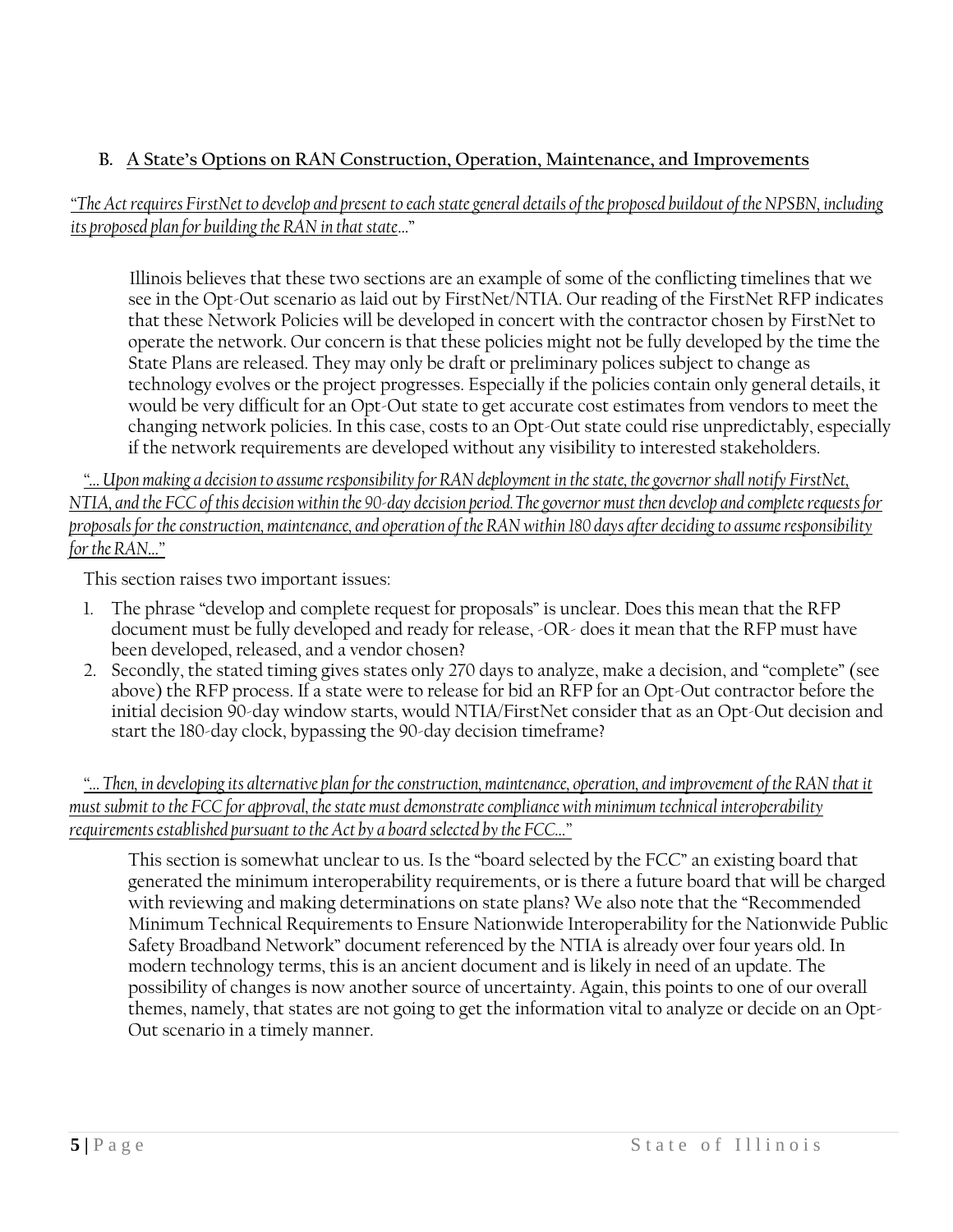*"… Alternatively, if the FCC approves the state-developed plan, the state must then apply to NTIA for the authority to enter into a spectrum capacity lease with FirstNet to operate its RAN within the state.<sup>16</sup> Additionally, a state receiving FCC approval of its alternative plan may, but is not required to, apply to NTIA for grant funds to assist in the construction of its RAN…"*

Illinois is also concerned about the timeline for all the approval processes that a state must successfully navigate to be able to execute an Opt-Out decision. For example, we see no schedule or deadlines for:

- FCC to make a determination and approve the technical and interoperability criteria
- NTIA to review and approve the five technical and financial demonstrations
- Negotiating and entering into a spectrum capacity lease agreement with NTIA
- Applying for a RAN Construction Grant with NTIA

This uncertainty will make it very difficult for states considering Opt-Out to develop reasonably accurate cost and schedule estimate that will be critical to their potential Opt-Out decision/execution.

# C. NTIA Analysis of State Demonstrations Regarding Ongoing RAN Responsibilities

*"If a state wishes to assume the responsibility to construct, operate, maintain, and improve its own RAN… Specifically, the Act requires a state to demonstrate the following:* 

- *1. The state has the technical capabilities to operate, and the funding to support, the state RAN;*
- *2. The state has the ability to maintain ongoing RAN interoperability with the NPSBN;*
- *3. The state has the ability to complete the RAN buildout within specified comparable timelines specific to the state;*
- *4. The cost-effectiveness of the state alternative plan; and*
- 5. *The ability to provide RAN security, coverage, and quality of service comparable to that of the NPSBN."*

Again, Illinois generally agrees with the concept of these requirements, but we are concerned about what the actual requirements and thresholds for approval might actually be. We have two specific questions:

- 1. Will NTIA release specific requirements that states must meet for all five items? We are concerned about the vagueness and uncertainty of these requirements. Without knowing the exact criteria and thresholds for approval until after the approval process, it is hard for a state to determine on their own if they would be able to meet these undefined requirements. As stated earlier, if a state understands the exact requirements, they can make an informed decision about whether to consider Opt-Out.
- 2. Probably the vaguest of all the requirements is the "cost-effectiveness" test. We have seen no criteria, no rationale, and no proposed analysis that show what is considered "cost-effective."

### III. Overview of Applications for Grant of Authority To Enter Into a Spectrum Capacity Lease With FirstNet and RAN Construction Funding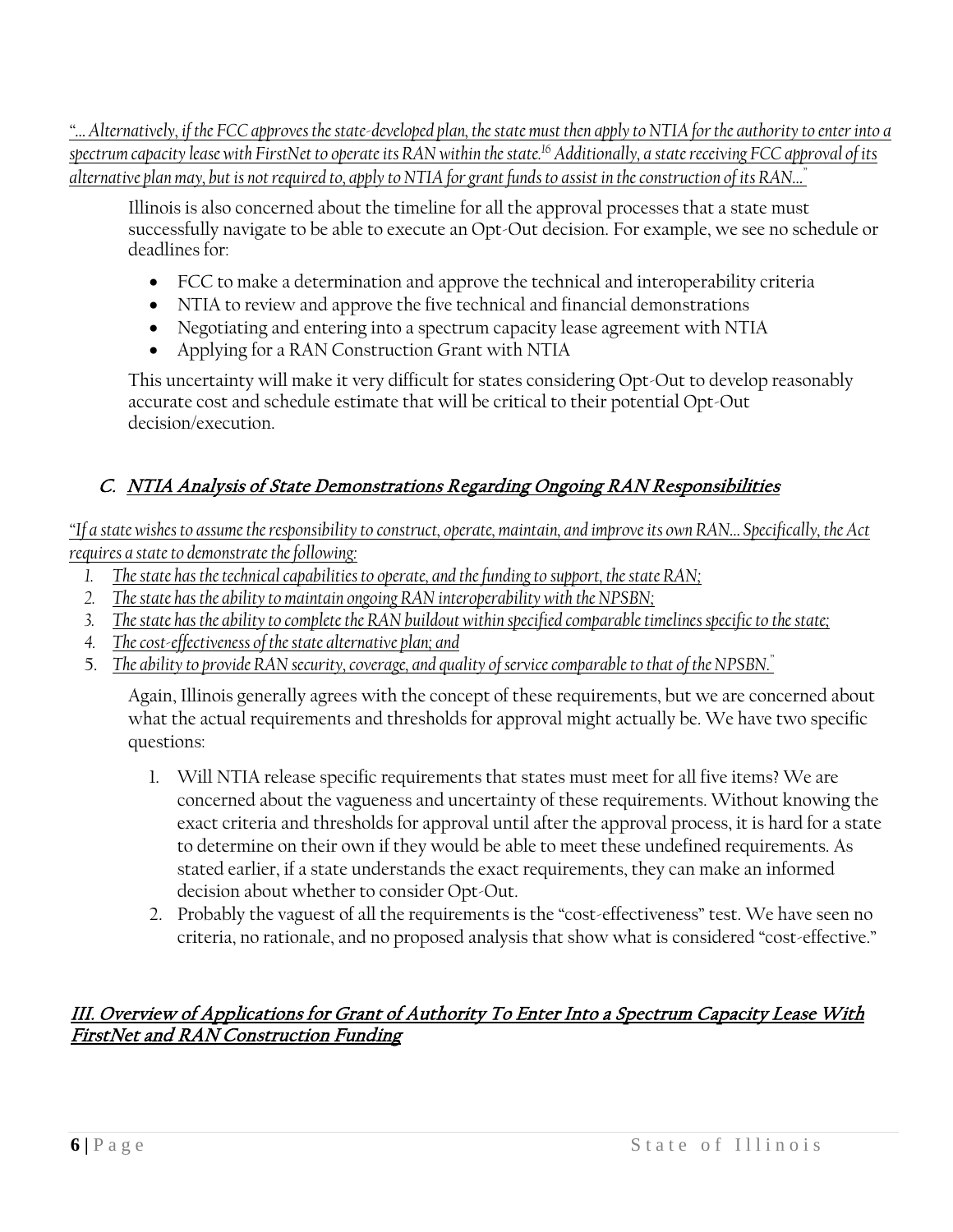*"…Such applications will be processed pursuant to a forthcoming FFO notice providing specific details on the application and grant program requirements.NTIA expects to establish additional application requirements for the RAN Construction Grant that are commensurate with application requirements for other federal construction grant programs…"* 

Illinois supports the release of any and all information in a timely manner in order to make informed decisions on an Opt-Out scenario. We look forward to the upcoming FFO.

# A. Grant Procedures Common to Lease Authority and a RAN Construction Grant

*"1. Timing of Applications to NTIA. The Act does not spell out deadlines for the submission of grant applications to NTIA. However, given the need for the NPSBN to be built in a timely manner, the upcoming FFO notice will establish deadlines by which a state must file its application. NTIA tentatively sets this deadline to be no later than 60 days after the FCC has approved a state's alternative plan* 

We note that while there are many well established deadlines required of states who wish to Opt-Out, there are currently no deadlines established for any federal agency involved with this entire process.

"*3. Discretionary Grants. Because the Act did not establish mandatory funding levels for each eligible grantee, Lease Authority and RAN Construction Grants are considered discretionary grants. Therefore, NTIA is authorized to grant or reject applications and determine final award amounts, based on an assessment against the statutory demonstration criteria and other factors that will be detailed in the FFO…"*

Illinois is unclear on the details of the Discretionary Grants, essentially, how the funding is set aside:

- Is there currently a fixed amount set aside nationwide overall for these grants?
- Is there a specific amount set aside for each state to be awarded in the event of a successful Opt-Out?
- If the grant funding is set aside by state, is it based on population or some other metric?

*"5. Rolling Application Evaluation. NTIA will review and make determinations on state applications for Lease Authority or a RAN Construction Grant on a rolling basis… We recognize that making timely decisions on a state's application is critical to ensuring the NPSBN is deployed and operational in every state… While NTIA has not fully developed specific details on the application and grant program requirements, we will review applications as expeditiously as possible to further the intent of the Act to speed NPSBN deployment…"* 

Illinois appreciates the effort by NTIA to review and decide on applications as they come in as quickly as possible. However, we see a potential problem in using evaluation requirements that are not fully developed and could be changing during the process. Remembering that decisions are final, with no appeal, it is possible that an early application that was rejected based on the criteria in use at that time could have been approved using the criteria in use in later stages of the process that were changed over time. In this case, what happens to the early application that was rejected in this case? Again, we point out that it is vital that FCC, NTIA and FirstNet develop and release all the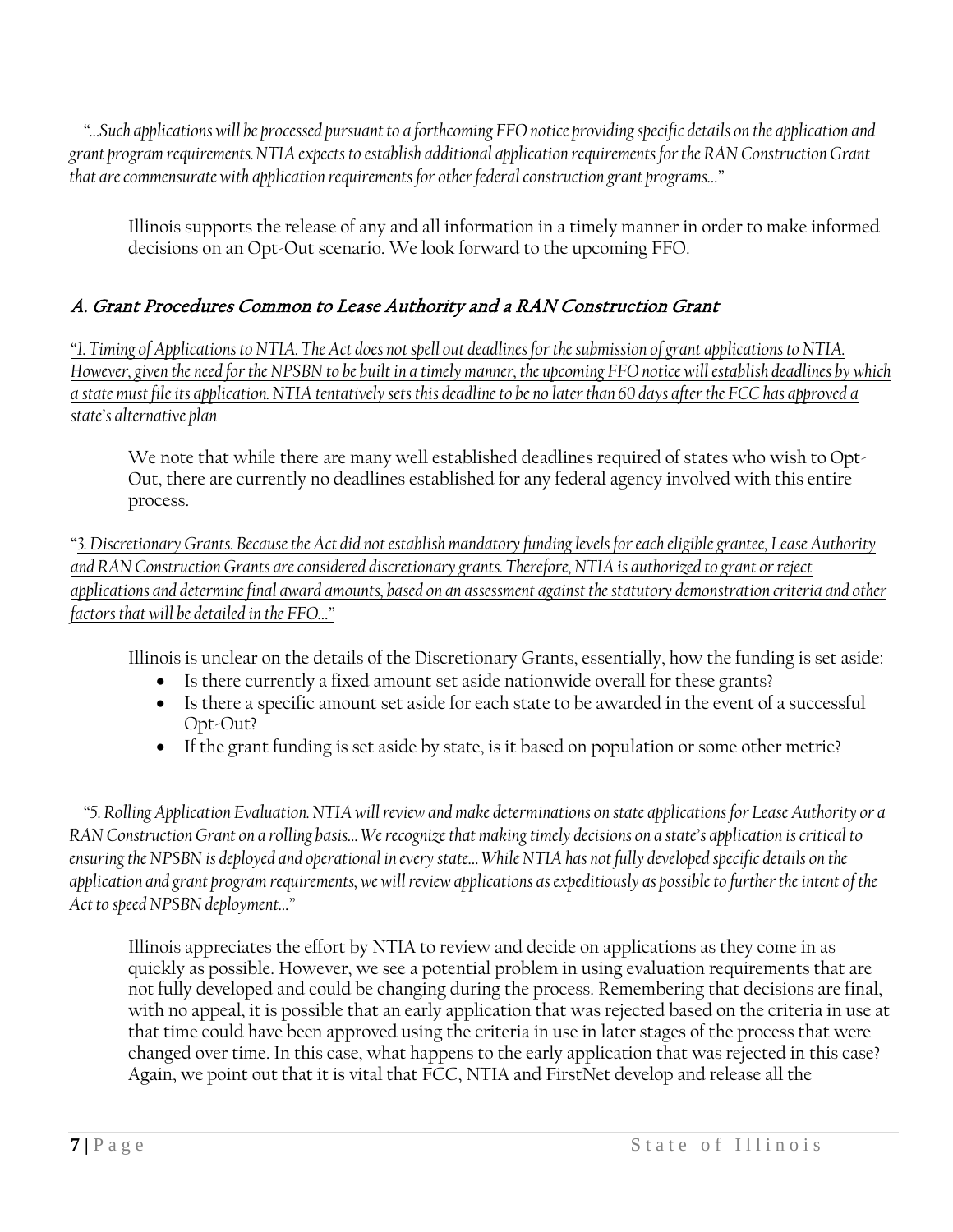information that is going to be used in the application, review and determination processes by all the involved agencies.

## C. General Parameters for a RAN Construction Grant

*"2. Determining RAN Construction Grant Funding Level. NTIA is developing a process for determining funding levels for each state that may apply for a RAN Construction Grant…."* 

Illinois understands that NTIA will make adjustments to a grant award based on many technical and financial factors, specifically related to how an Opt-Out state's network will interoperate with the overall NPSBN. However, we are unsure of how the initial base funding level to each state will be determined. Will the baseline funding be based on:

- Total area in square miles within the boundaries of the state?
- Population of the state, i.e., a fixed amount per person based on the latest census?
- A combination of population and area?
- Is this a competitive grant program where all successful states share a fixed amount of funding?
- Will the per-state funding be affected by the number of states that apply to Opt-Out? For example, if \$500M is set aside for construction grants and five states successfully Opt-Out, then they each receive \$100M; however, if 20 states are approved, then would the amount per state drop to \$25M?

Illinois believes that all stakeholders would be best served by a clear, concise financial statement detailing exactly what is available and what the baseline financial awards would be as a starting point.

*"3. Allowable costs. RAN Construction Grant allowable costs will be limited to categories of costs, such as equipment, construction, installation, contractual, and other associated costs related to construction of the state's RAN as detailed in the state alternative plan approved by the FCC…"*

We note that procurement, planning and design costs are not specifically called out in this section. Would these fall under the "other associated costs related to construction," above? Under an Opt-Out scenario, states would incur considerable costs from planning, analysis and application costs related to the rather lengthy and as-yet-unknown approval process from FCC, NTIA and FirstNet. Will these costs be reimbursable under the construction grant?

*"4. Partnership Valuation. Applicants will be required to disclose the value of any partnering agreement that will enable and support the state in the construction and/or operation of the state RAN. Further, a state must demonstrate how any such agreement and state policies and procedures will ensure that revenues from such an agreement will be used only for constructing, maintaining, operating, and improving the state RAN pursuant to the Act and not for any other purpose."*

NTIA and FirstNet will need to develop specific criteria defining what activities constitute "constructing, maintaining, operating, and improving the state RAN," including work definitions and how much funding, either in absolute or percentage figures, is appropriate for these functions. Also,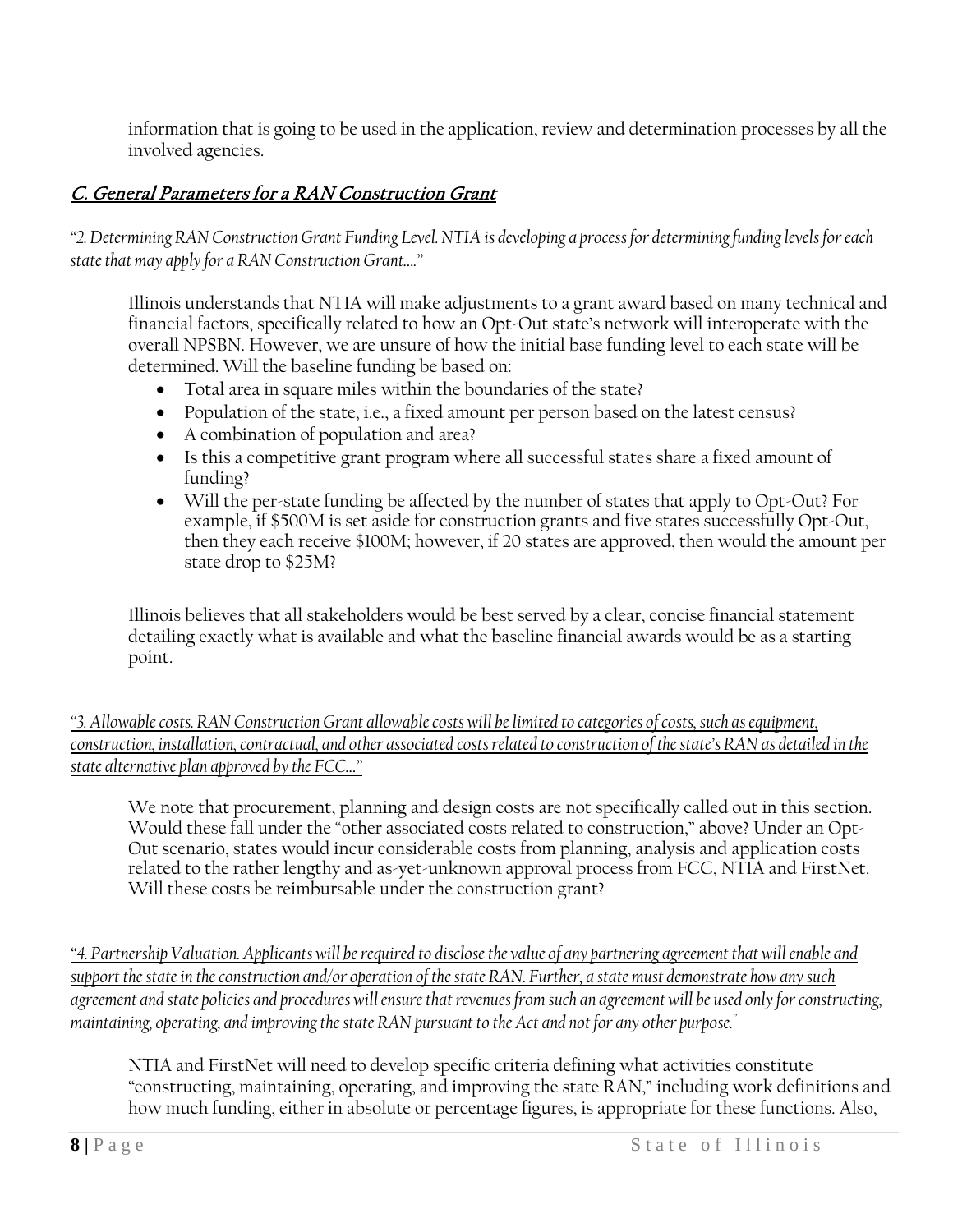they will need to develop examples of what constitutes "not for any other purpose." Clear guidelines are needed to prevent later disputes and possible financial adjustments (penalties?) to states arising from unclear requirements at the start.

# IV. Lease Authority and RAN Construction Grant Application Demonstrations

*Central to the Act's provision of Lease Authority and a RAN Construction Grant is a detailed set of demonstrations a state must make to NTIA to establish eligibility for these grant opportunities…The forthcoming FFO notice will provide more specific, quantifiable, and finalized criteria and application questions.* 

### *A. The Technical Capabilities to Operate, and the Funding to Support, the State RAN*

This section makes the case that the network should be operated under common technical network policies in order to ensure the successful operation and interoperability of the network. However, as stated earlier, Illinois believes that these standards will not be developed until an estimated six to nine months after FirstNet has awarded a contract to the successful contractor. It is hard for us to see how a state's Opt-Out plan can be evaluated by policies and standards that may not fully exist at the time of application and review. Additionally, this uncertainty affects the state RFP process in selecting their own vendor for the state's RAN.

### *B. The Ability to Maintain Ongoing Interoperability with the Nationwide Public Safety Broadband Network*

### *C. The Ability to Complete the Project within Specified Comparable Timelines Specific to the State*

### *D. The Cost-Effectiveness of the State Plan Submitted to the FCC*

*NTIA will require that a state alternative plan, as submitted by a state to and approved by the FCC pursuant to the Act, is the plan at issue in this required demonstration. We believe every aspect of that plan as itemized in the Act—RAN construction, maintenance, operation, and improvement—must be assessed for cost-effectiveness for the duration of the requested authorized operation.* 

*In determining cost-effectiveness, NTIA may assess areas, including but not limited to, the proposed federal and state partner share of the RAN cost; the value, use, and revenue return of spectrum and other assets; and overall financial value of the proposed plan. For example, a state plan that proposes a ''greenfield'' build (one that does not leverage existing infrastructure and/or a public-private partnership and deploys a network solely consisting of new components) is not likely to demonstrate cost effectiveness. Additionally, the Act makes clear that a nationwide buildout can provide significant economies of scale across state boundaries that can leverage existing infrastructure when feasible and reduce the cost of NPSBN RAN construction in any given state or territory. NTIA will take these cross- border economies into account in the context of a state opt-out plan's cost effectiveness.* 

As stated earlier in this document, Illinois believes that this is the least clear topic of all the Opt-Out issues. We have seen nothing that even begins to address the complexities here, and we are wondering how this might be done in a practical manner.